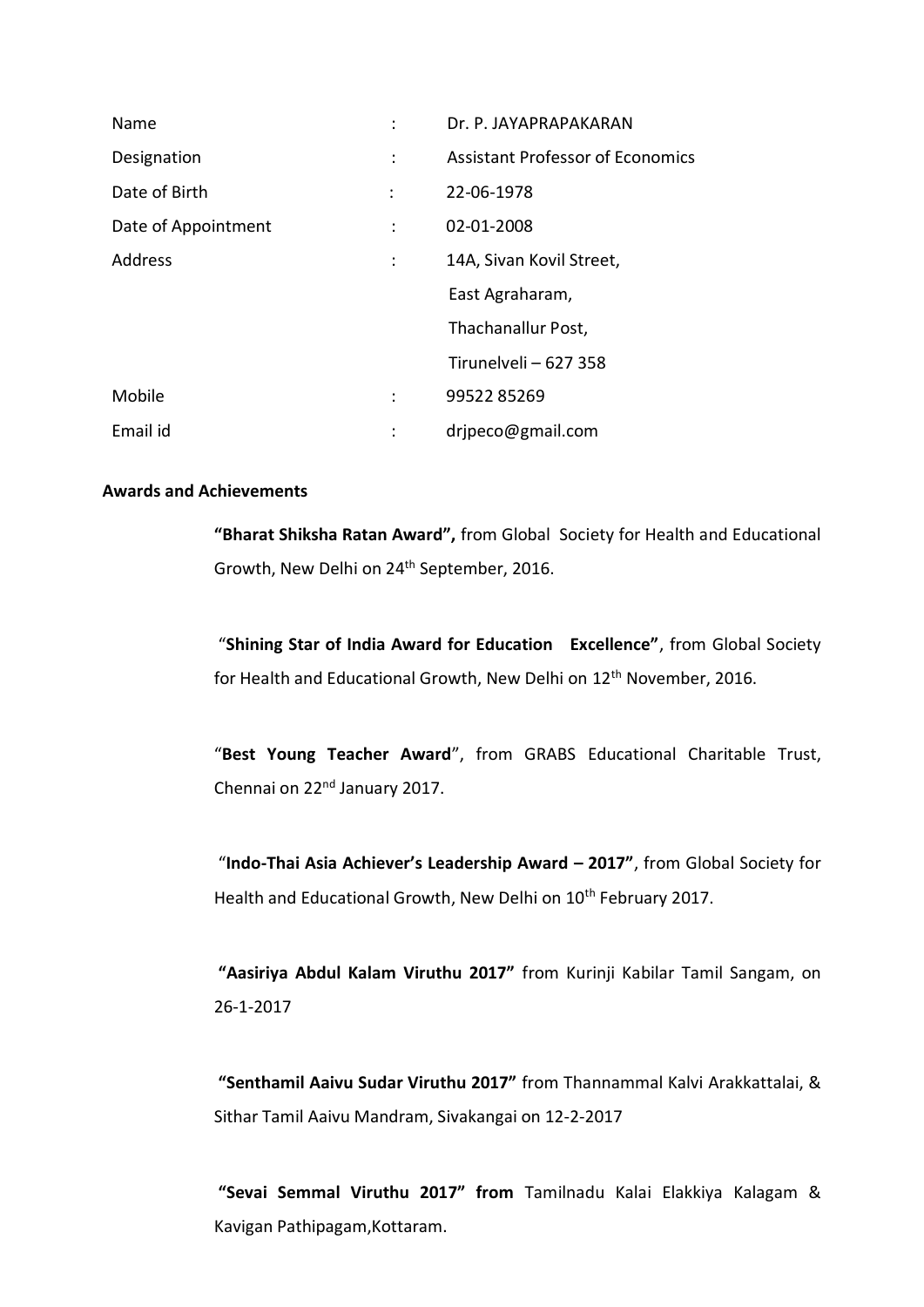**"Senthamil Kalai Sirpi Viruthu"** from Thannammal Kalvi Arakkattalai, & Sithar Tamil Aaivu Mandram, Sivakangai on 30-9-2017.

**"Agathiyar Gnanasudar Viruthu"** from Agathiya Mamunivar Kalai Elakkiya Panpatru Aaivu Maiyam, Agastheeswaram, 2017

**"Kavikuil Poovairajan Viruthu 2017"** from Tamilnadu Kalai Elakkiya Kalagam & Kavigan Pathipagam,Kottaram.

**"Kalvi Semmal Viruthu – 2017"** from Kaviyarasar Kalai Tamil Sangam, Namakkal.

### **Projects received**

UGC had sanctioned **Rs.1,40,000/-** under XI plan for doing Minor Project entitled **"SHGs and Emancipation of SC/ST Women in Tirunelveli District, Tamilnadu***".* This project has been completed and the final report sent on 19<sup>th</sup> February 2013.

#### **Seminars/Conference organized**

Acted as the coordinator for the UGC sponsored state level seminar on "Human Rights" held on 18<sup>th</sup> & 19<sup>th</sup> February 2011

Acted as organizing secretary for the state level seminar on "Economic Policies of Pandit Jawaharlal Nehru" held on 28<sup>th</sup> September, 2012.

#### **Papers presented in the international/National Seminars/Conferences**

- 1. **"Economic Reforms And Their Impact On The Employment Scenario Of India***",* at the National Level Seminar on *Globalisation – Its Impact On Export Market*, on 17th February 2004, organized by the Dept. of Business Management, Vidyasagar College of Arts and Science, Udumalpet.
- 2. **"Portfolio Investment during Post Reform Period**", in the U.G.C. National Seminar on *Indian Capital Market In The Post Liberalization Era*, held at Bharathidasan University, Tiruchirapalli, on March 7-8, 2004.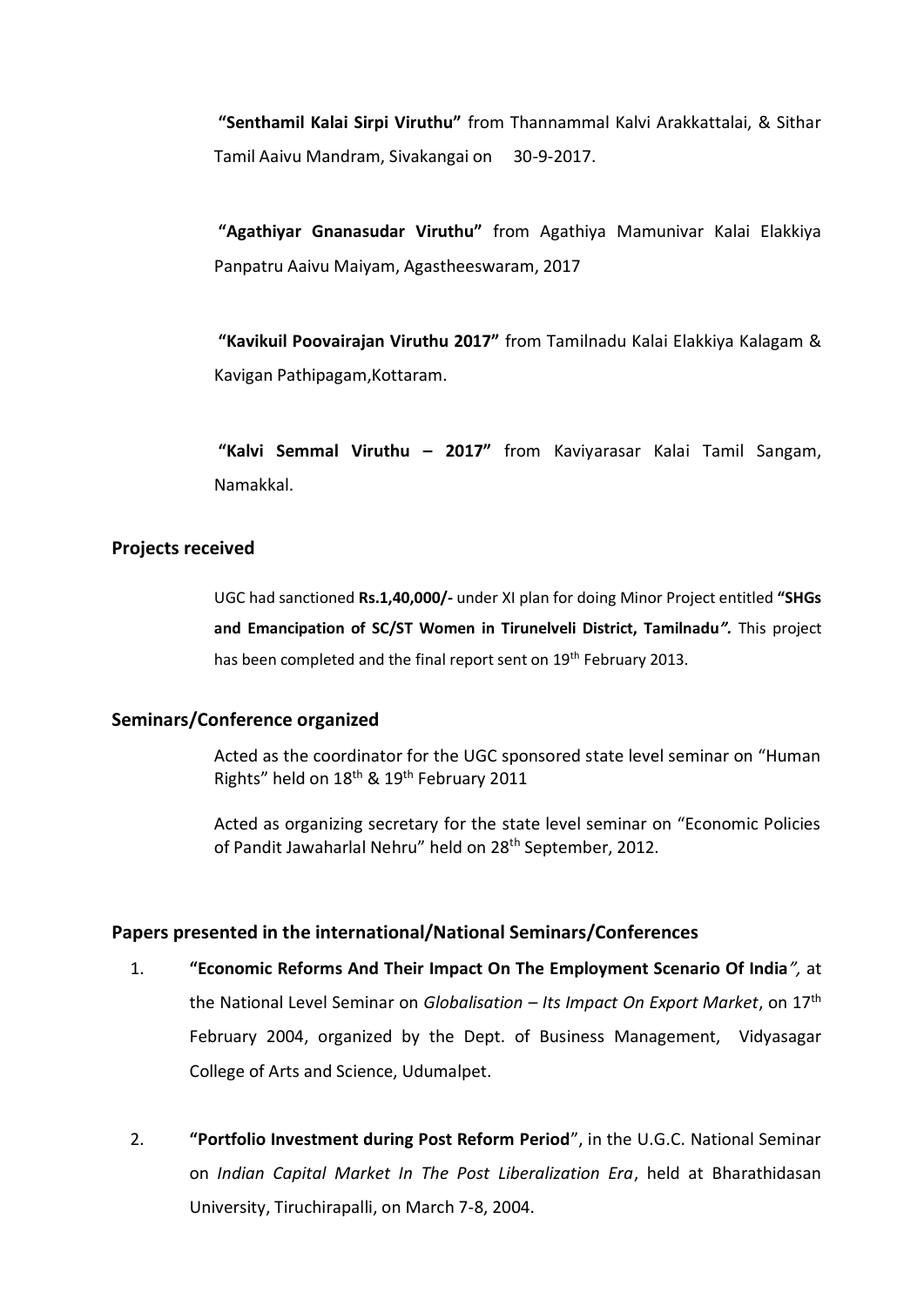- 3. **"Impact Of Economic Reforms On Foreign Trade Of India**", in the U.G.C. sponsored a Two Day Seminar organized by the Centre for Dr. Zakir Hussain Studies on October 29 and 30, 2004 at Madurai Kamaraj University, Madurai.
- 4. "**Women Entrepreneurs : Problems And Prospects**", in the U.G.C. sponsored State Level Seminar on *Problems And Prospects Of Rural Entrepreneurship*, at Urumu Dhanalakshmi College, Trichirappalli, on 18<sup>th</sup> and 19<sup>th</sup> November, 2004.
- 5. **"Emerging Issues in Privatisation**", in the Conference of the Association of Economists of Tamil Nadu (AET) held on  $18<sup>th</sup>$  &  $19<sup>th</sup>$  of December 2004, at St. Joseph's College, Tiruchirapalli.
- 6. "**Trends In Mutual Funds In India**", in the U.G.C. National Seminar on *New Issue Market in the Post Liberalization Era*, held on January 7-8, 2005, at Bharathidasan University, Trichirappalli.
- 7. "**Indoor Air Pollution – Effects & Our Responsibilities**", in the National Seminar on *Environmental Challenges In India*, organized by School of Economics, Madurai Kamaraj University under UGC-DRS (Special Assistance Programme) held during 17<sup>th</sup> and 18<sup>th</sup> February, 2005.
- 8. "**Impact Of New Economic Policy On India's Balance Of Payments – With Special Reference To Current Account**", in the U.G.C. sponsored National Seminar on *World Services Trade*, held on 4TH & 5TH December, 2005 organized by PG & Research Department of Economics, St. Joseph's College, Tiruchirappalli.
- 9. "**India's Balance Of Payments On Current Account During Pre And Post-Reform Periods**", in the National Seminar on *The Performance Of External Sector*, organized by the Dept. of Economics, Arul Anandar College, Karumathur on 12<sup>th</sup> December, 2005.
- 10. "**Foreign Direct Investment In India**", in the National Seminar on *The Performance Of External Sector*, organized by the Dept. of Economics, Arul Anandar College, Karumathur on 12th December, 2005.
- 11. "**Panchayatiraj Institutions & Human Rights In India**", in the U.G.C. sponsored *A Two Day National Seminar On Human* Rights *And Duties: Status And Strategies*,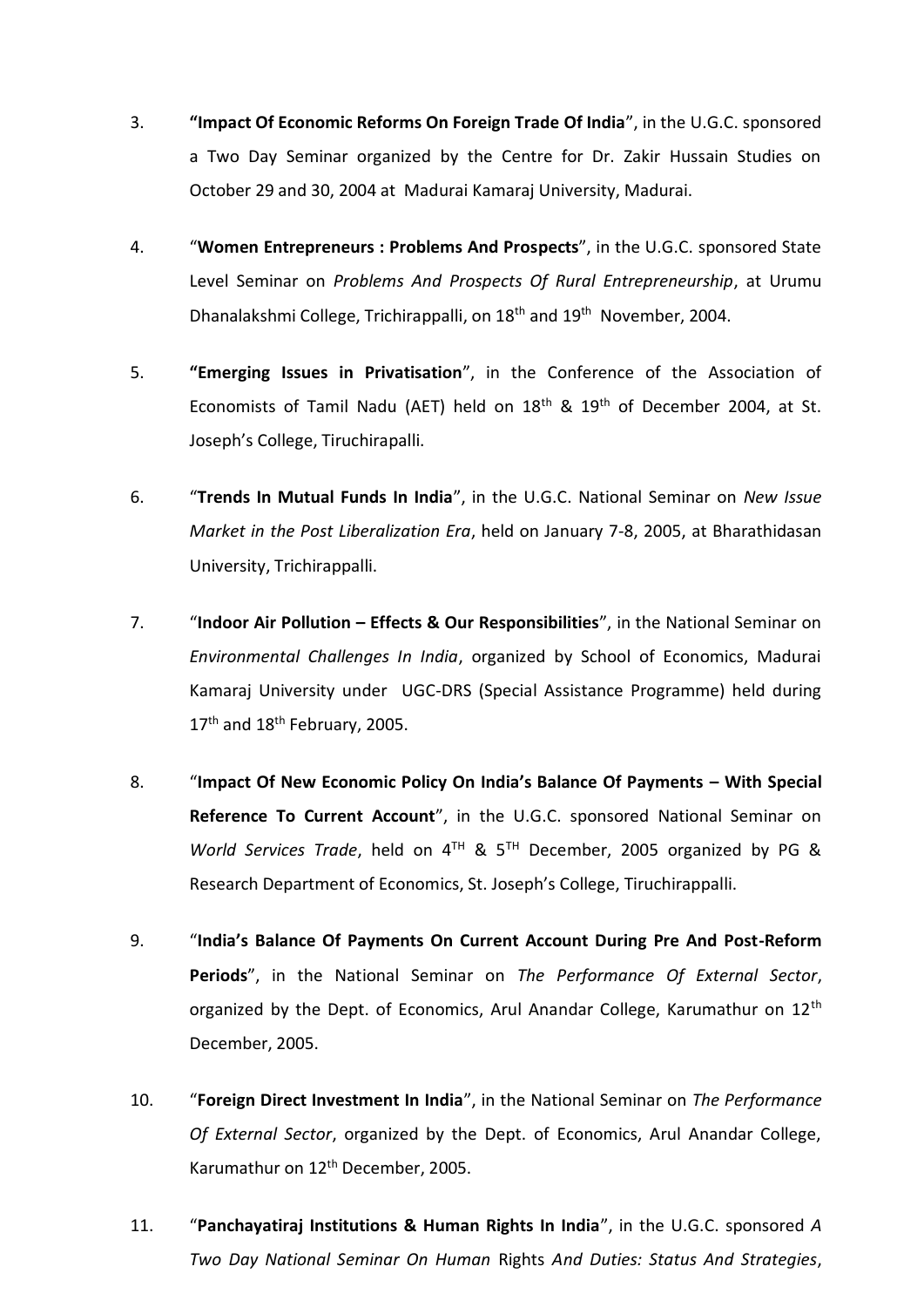held on December 16 & 17, 2005 under the aegis of the Centre for Dr. Zakir Hussain Studies of Madurai Kamaraj University.

- 12. "**Impact of Globalization On Indian Higher Education**", in the International Conference on *Socially Relevant* Higher *Education In India – (SRHEI – 2006)*, organized by Cardamom Planters' Association College, Bodinayakanur, held on 21<sup>st</sup>, 22<sup>nd</sup> and 23<sup>rd</sup> February, 2006.
- 13. "**Role Of Media And Women Development**" in the UGC sponsored National Seminar on *Awareness Of Human Rights*, organized by the Post Graduate and Research Department of Computer Science, Khadir Mohideen College, Adiramapattinam, held on  $1<sup>st</sup>$  and  $2<sup>nd</sup>$  August 2009.
- 14. **"A Study on World Financial Crisis"** in the UGC sponsored two day national conference on *Global Financial Crisis and Its Impact on Indian Economy*, held on 28<sup>th</sup> and 29<sup>th</sup> January 2010 organized by the Dept of Economics, Arul Anandar College, Karumathur.
- 15. "**World Financial Crisis And Its Impact On Indian Financial Sector**" in the UGC sponsored National Seminar on *Eco-Economic And Ecocritical Issues*, held on 5th and  $6<sup>th</sup>$  March 2010, organized by the Department of English and Economics at St. Joseph's College, Tiruchirappalli.
- 16. "**India's Exports In The Era Of Globalization**", in the UGC sponsored National Seminar on *Impact of Globalization on Indian Industries and Foreign Trade*, organized by the Post Graduate and Research Department of Commerce, Khadir Mohideen College, Adiramapattinam, held on 27<sup>th</sup> and 28<sup>th</sup> March 2010.
- 17. "**An Analysis Of India's Manufactured Goods Exports During The Pre-Reform And Post-Reform Period**" in the National Seminar organized by Aintamil Aaivalar mandram & Ve.Pa.Su. Thamiliyal Aaivu maiyam on 11<sup>th</sup> December, 2010 at the M.D.T. Hindu College, Tirunelveli.
- 18. "**Retrospects And Prospects of Mutual Fund Industry in India**" in the National Seminar organized by Aintamil Aaivalar mandram & Ve.Pa.Su. Thamiliyal Aaivu maiyam on 11<sup>th</sup> December, 2010 at the M.D.T. Hindu College, Tirunelveli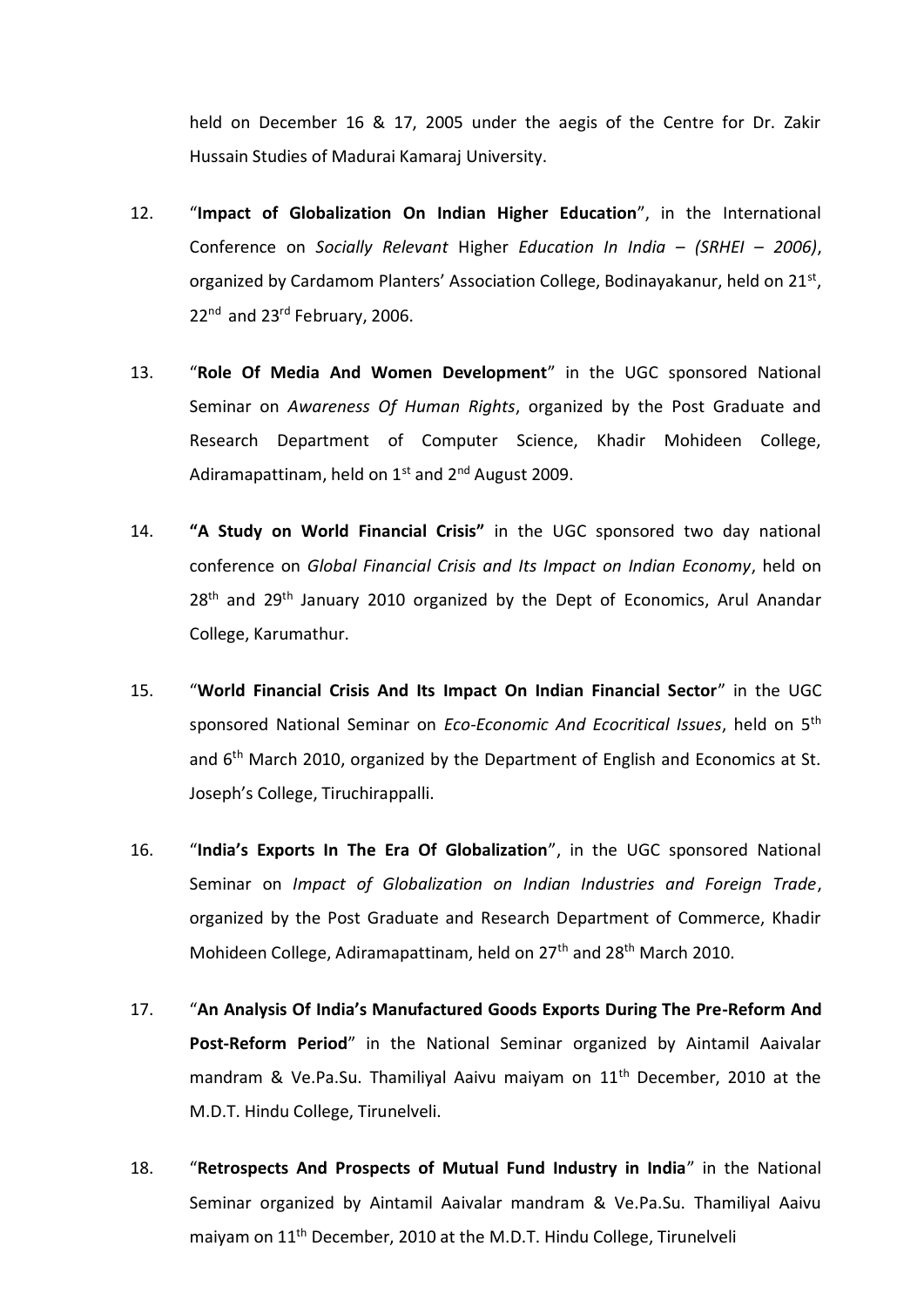- 19. "**Foreign Direct Investment In India: An Overview**", in the UGC sponsored VI International Seminar on *Emerging Capital Markets: Issues and Challenges (EMCAM IC-2011)* held at Bharathidasan University, Tiruchirappalli on January 8th and 9th, 2011.
- 20. **"Self-Help Groups And Marginalized Communities In Tirunelveli District, Tamilnadu",** in the 31<sup>st</sup> Annual Conference of Association of Economists of Tamil Nadu held at Dr.Sivanthi Aditanar College of Engineering, Tiruchendur during January  $8<sup>th</sup>$  and  $9<sup>th</sup>$ , 2011.
- 21. **"A Micro Study Of Mahatma Gandhi National Rural Employment Guarantee Programme (MGNREGP) at Pappakudi Panchayat Union, Tirunelveli District"** in the National Conference on *Women Empowerment Through Financial Inclusion* organized by the Dept. of Economics and Research Centre, Sarah Tucker College on 21st January, 2011
- 22. **"Valluvar Vazhi Kalaignarin Poruliyal Kotpadugal", "ts;;Sth; top fiyQhpd;**  nghUspay; Nfhl;ghLfs"; in the International Conference organized during 28<sup>th</sup> -30<sup>th</sup> January, 2011 by the Kalaignar Valar Tamil Centre, Bharathidasan University, Tiruchirappalli.
- 23. "**Impact Of SHGs On Socio-Economic Conditions Of SC/ST Women In Tirunelveli District**" in the one day State Level Seminar on *Issues and Challenges of working women in the present scenario*, conducted by the Centre for Women's Studies of Arul Anandar College, Karumathur on 11<sup>th</sup> February, 2011.
- 24. **"Issues In Human Rights",** in the UGC sponsored State Level Seminar on *Human Rights* organized by the PG and Research Department of Economics, The M.D.T. Hindu College, Tirunelveli during 18<sup>th</sup> and 19<sup>th</sup> February, 2011
- 25. **"The Environmental Changes And Impact on SSI Sector In India"** in the UGC sponsored National Seminar on *Corporate Social Responsibility and Sustainable Development*", organized by the Department of Rural Industries and Management, The Gandhigram Rural Institute – Deemed University, Gandhigram, held during  $23^{rd}$ and 24th, February, 2011.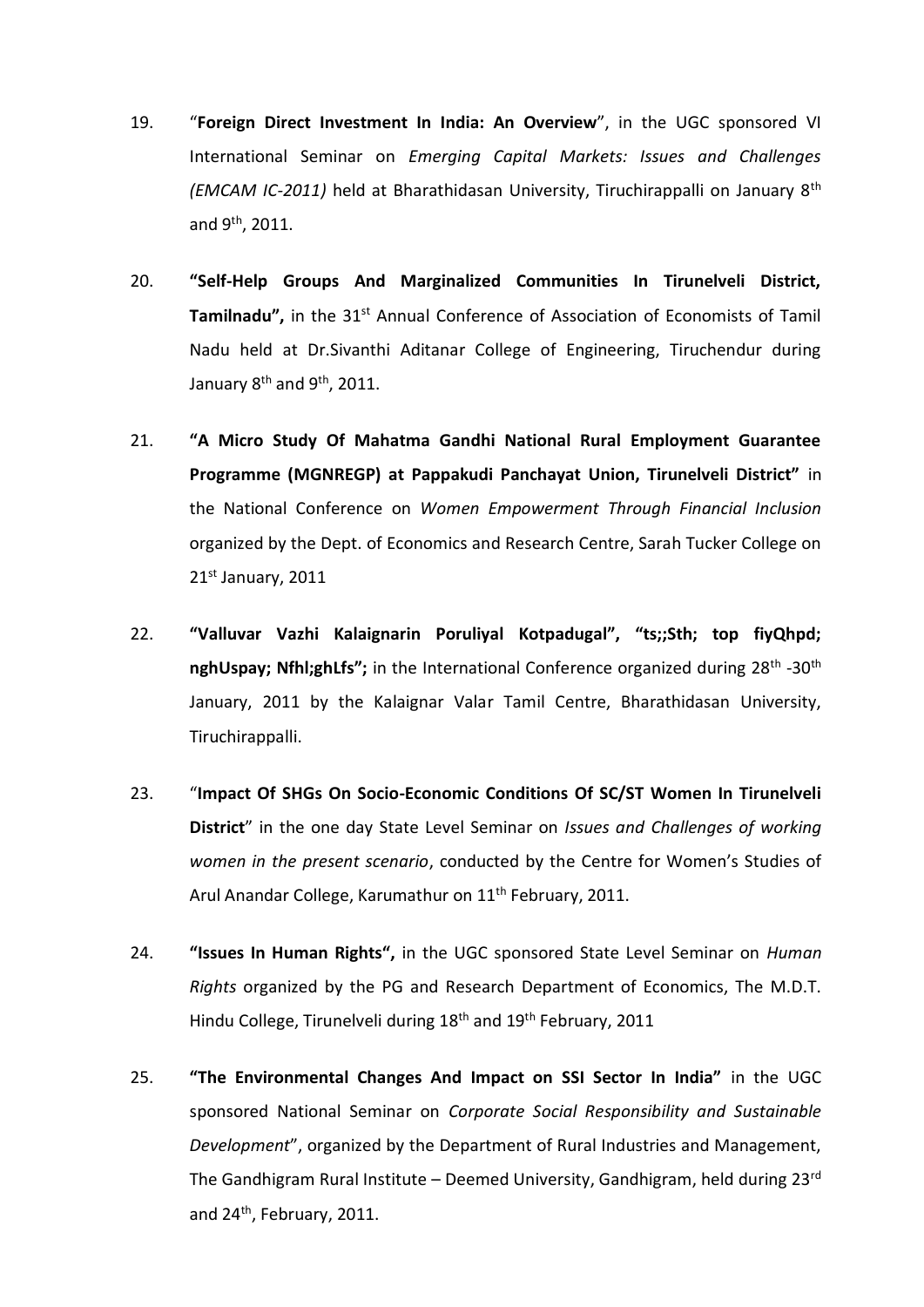- 26. "**Women And Economic Reform In India: A Case Study From The Health Sector**", in the UGC sponsored national seminar on *Health Economics: Issues and Challenges*, organized by the Department of Economics, Sri Parasakthi College for Women, Courtallam on 25<sup>th</sup> February, 2011
- 27. "**Samayangalil Porulatharam**" (**rkaq;fspy; nghUshjhuk**;) the seminar organized by the school of Religion, Philosophy and Humanity, Madurai kamaraj University on 3<sup>rd</sup> March, 2011.
- 28. "**A Study On Seasonal Migration Of Women In Tirunelveli District**" in Three Day UGC sponsored *International Conference on Development Discourse*, organized by PG and Research Department of Rural Development Science, Arul Anandar College, Madurai on 15<sup>th</sup>, 16<sup>th</sup> and 17<sup>th</sup> March, 2011
- 29. "**Impact of SHGs on The Socio-Economic Empowerment of SC/ST Women In Tirunelveli District"**, in the UGC sponsored Two Day National Seminar on *Micro Finance for Inclusive Growth : Challenges in Sustainability of Micro Finance Operations and Interventions*, held on 18th and 19th March, 2011 at Dept. of Women's Studies, Bharathidasan University, Tiruchy.
- 30. "**FDI in India An Overview**", in the UGC sponsored national seminar on *Opportunities & Challenges of Special Economic Zone and Its Impact on Industry, Trade & Commerce in India*, organized by PG and Research Department of Commerce, S.T. Hindu College, Nagercoil on 24<sup>th</sup> and 25<sup>th</sup> March 2011.
- 31. "**Challenges of Indian Service Sector in the 21st Century**", in the International Conference on Challenges of Indian Business in Global Economy, organized by the department of management studies, Annai Mathammal Sheela Engineering College, Erumapatty, Namakkal Dt, on 23rd September 2011.
- 32. "**Recommendations of the XIII Finance Commission for Local Bodies**", in the XXXII Annual Conference of Association of Economists of Tamilnadu, held at Gopi Arts and Science College, Gobichettipalayam on 19<sup>th</sup> & 20<sup>th</sup> November 2011.
- 33. "**Rural Poverty Eradication Through MGNREGP With Special Reference to Pappakudi Block in Tirunelveli District, Tamilnadu**", in the UGC sponsored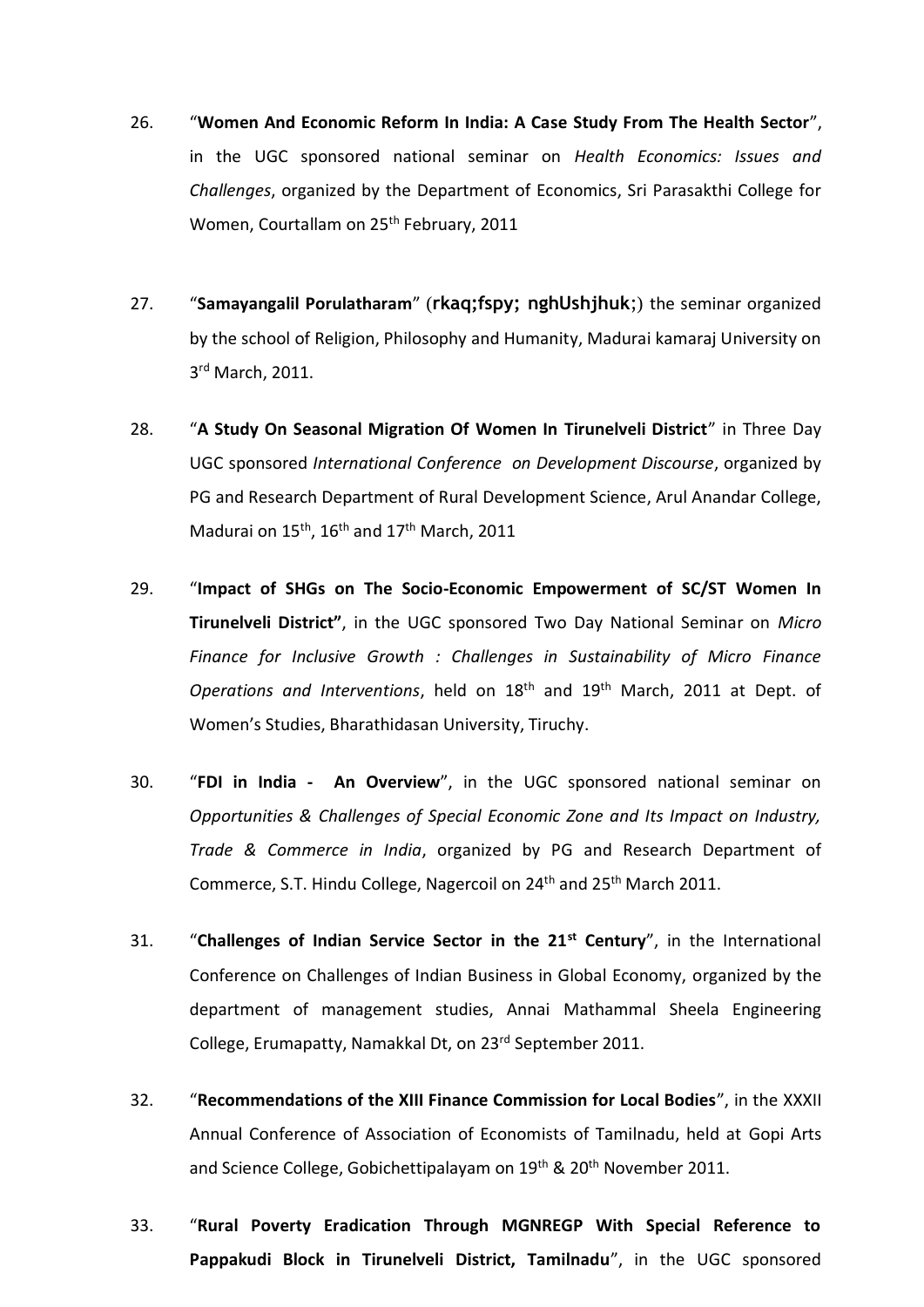National Conference on Challenges in Financing Human Development in India, organized by the Department of Economics, Tagore Arts College, Pandicherry on 20<sup>th</sup> & 21<sup>st</sup> January, 2012.

- 34. "**The Performance of Small Scale Industries In India and Economic Development**", in the national seminar on India – An emerging economic power, organized by the PG dept of Commerce, Jamal Mohamed College, Tiruchirappalli on 4<sup>th</sup> February 2012
- 35. "**India's Agricultural Exports in the New Economic Environment**" in the National Conference on Twenty Years of Economic Reform and Inclusive Growth in India organized by the Department of Commerce, Economics, History, Human Resource Management and Management Studies on 13<sup>th</sup> and 14<sup>th</sup> February, 2012 at St. Joseph's College, Tiruchirappalli.
- 36. "**Agrarian Crisis in India**", in the UGC sponsored National Level Seminar on Global Economic Crisis and Impact on Indian Economy, held at the department of Economics, Pasumpon Muthuramalinga Thevar College, Usilampatty on 27<sup>th</sup> and 28th February, 2012.
- 37. **"Performance of India's Tea Exports in the Post-reform Period",** in the 11th national conference held at Tamil University, Tanjore organized by the Aainthamil Aaivalar Mandram on 27<sup>th</sup> & 28<sup>th</sup> April 2012.
- 38. "**The New Avatar of MGNREGS**", in the 33rd Annual Conference of Association of Economists of Tamilnadu, held on  $27<sup>th</sup>$  and  $28<sup>th</sup>$  October 2012 organised by the Department of Economics, Periyar University, Salem
- 39. "**Renewable Energy Status in India**", in the National Conference on Renewable Energy Management, organized by the Department of Business Administration, Arul Anandar College on 15<sup>th</sup> February, 2013
- 40. "**Trend and Causes of Food Subsidy in India**", in the National Conference on Food Security: Issues and Concerns, organized by the department of Rural Development Science, Arul Anandar College, on 21<sup>st</sup> & 22<sup>nd</sup> February, 2013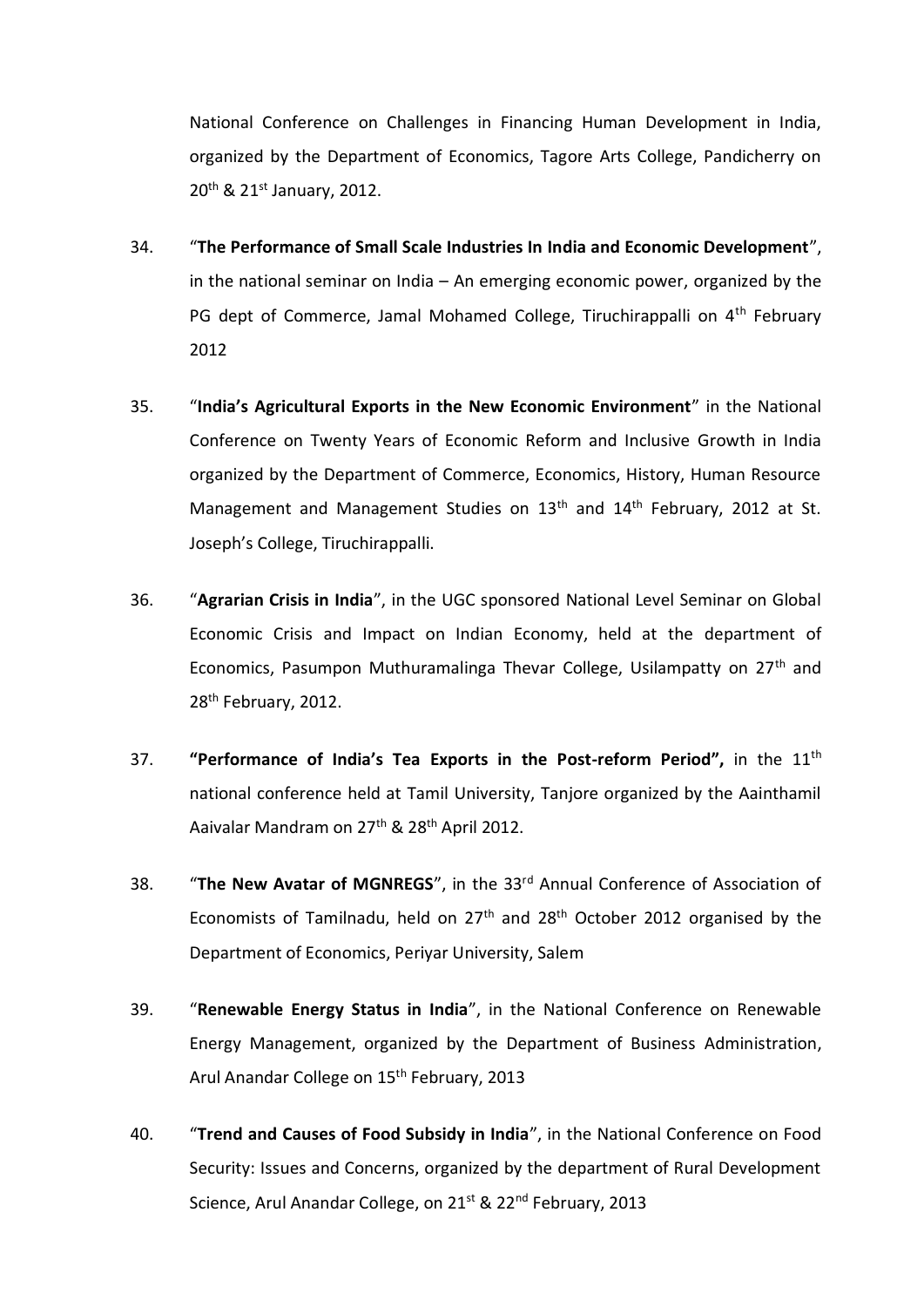- 41. "**An Analysis of Food Inflation in India**", in the national level seminar on Inflation in food prices in Indian economy on 22<sup>nd</sup> March 2013 at Mannar Thirumalai Naicker College, Madurai.
- 42. **"MGNREGP and Rural Poverty Eradication: A Case Study of Kuruvikulam Block in Tirunelveli District, Tamilnadu",** in the UGC sponsored two day national seminar on "MGNREGP – Challenges, Problems and Remedies, held at Dept of Economics, Aditanar College of Arts and Science, Tiruchendur on 3rd & 4<sup>th</sup> January, 2014.
- 43. "**Structure of Spices Exports in India during Pre-Reform and Post-Reform Periods**", in the State level seminar on Indian Economy: Present Problems and Future Prospects, organized by the Dept of Economics, VHNSN College, Virudhunagar on 14th February 2014.
- 44. "**An Analysis of India's Agricultural Exports**", in the National Level Seminar on Sectoral Trends and Issues in India, held at Dept of Economics, Jamal Mohamed College, Tiruchirappalli on 25<sup>th</sup> February, 2014
- 45. "**Valluvar Kaatum Poruliyal Samathuva Samuthayam**" (ts;Sth; fhl;Lk; nghUspay; rkj;Jt rKjhak;) in the National level seminar on Economic Thoughts of Thiruvalluvar, organized by the Dept of Economics, S.Vellachamy Nadar College, Madurai, on 6<sup>th</sup> March 2014.
- 46. **"Global Crisis and Its Impact on India's Trade",** in the National level seminar on Impact of Global Economic Downturn on Indian Economy, organized by the PG Department of Economics, St.John's College, Palayamkottai, Tirunelveli held on 14<sup>th</sup> March, 2014
- 47. "**Government Views and Policies Concerning population, Environment and Development**" in the state level seminar on Recent Environmental Issues in India, organized by the Department of Economics, Ambai Arts College, Ambasamudram on 21st March 2014.
- 48. "**Impact of Foreign Direct Investment in Higher Education after the New Economic Policy**", in the national level seminar on Higher education in India, organized by the Department of Economics, Mannar Thirumalai Naicker College, Madurai held on 22nd August 2014.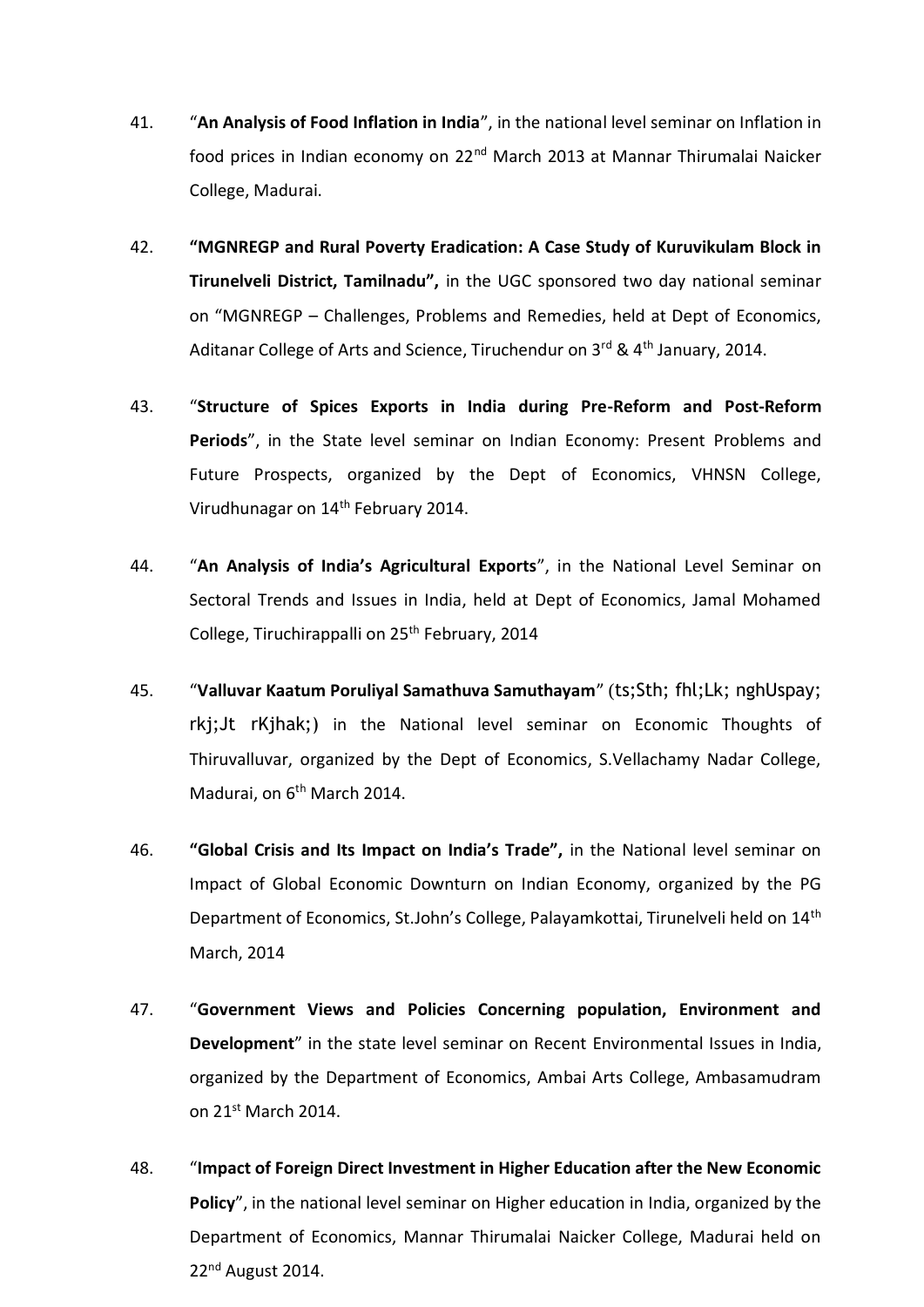- 49. "**History of Katchatheevu**", in the International seminar on P.K.Mookiah Thevar: The First Voice for Katchatheevu, organized by the Department of Political Science, P.M.T. College, Usilampatti held on 5<sup>th</sup> September 2014.
- 50. "**Rupee Depreciation and Impact on the Indian Economy**", in the National Conference on Rupee depreciation and its impact on Indian Economy, organized by the PG and Research Center, Department of Economics and HRC, S.T. Hindu college, Nagercoil, held on  $26<sup>th</sup>$  &  $27<sup>th</sup>$  September 2014
- 51. "**An Analysis of India's Service Exports**" in the UGC sponsored national conference on Issues & challenges of service sector in India, organized by the PG & Research department of Economics, Holy Cross College, Tiruchirapalli on  $7<sup>th</sup>$  January 2015.
- 52. "**Micro Credit and self Help Groups For Sustainable Rural Development**" in the ICSSR sponsored National seminar on The Role of NGOs in Empowering SHGs Women: Issues & Achievements, hed on 26<sup>th</sup> & 27<sup>th</sup> February 2015 organized by the Department of Economics, St.Xavier's College, Palayamkottai.
- 53. "**A Study on MGNREGA and Its Impact on Wage and Work Relation**" in the ICSSR sponsored two day national level seminar on Mahatma Gandhi National Rural Employment Guarantee Programme – Challenges, Problems and Remedies, organized by PG & Research Department of Economics, Vivekananda College, Agasteeswaram, Kanyakumari held on  $6<sup>th</sup>$  &  $7<sup>th</sup>$  March 2015.
- 54. "**Major Problems of Indian Agricultural Sector**" in the national seminar on Indian Economy – Issues & Impacts, organized by the Department of Economics, St.Mary's College, Thoothukudi held on  $25<sup>th</sup>$  &  $26<sup>th</sup>$  March 2015.
- 55. "**Legal Rights**" in the one day UGC sponsored national seminar on Human Rights in India – Challenges and Remedies, organized by PG & Research Department of Economics, St.John's College, Palayamkottai on 23<sup>rd</sup> March 2015.
- 56. "**A Study on Labour Welfare Measures with Reference to Textile Industries**" in the one day national seminar on labour Issues of Different Sectors in India, sponsored by UGC and organized by the Research Department of Economics, St. John's College, Palayamkottai on 10<sup>th</sup> April 2015.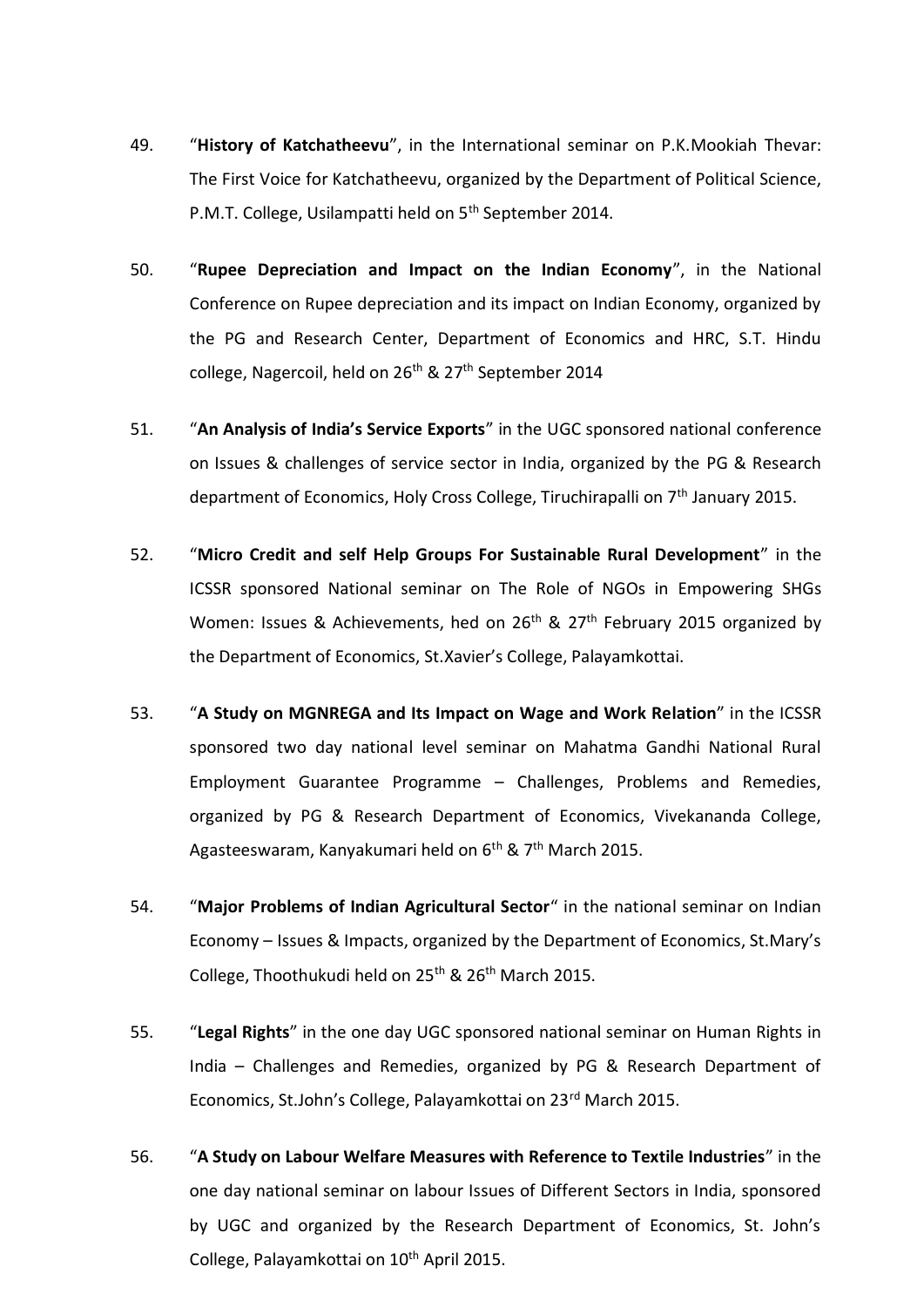- 57. "**An Analytical Study on Foreign Direct Investment Inflows in Sector wise in India",** in the International Seminar on Recent Business Trends in Globalized Era, organized by Department of Commerce, St. Antony's College of Arts and Sciences for Women, Dindigul on 3rd September, 2015.
- 58. "**An Analysis of Commodity Exports of India",** in the UGC sponsored National Level Seminar on India's Position in the Global Economy, organized by the Department of Economics & Centre for Research in Economics, The Madura College, Madurai on 30th September, 2015.
- 59. "**Social Capital in India**", in the interdisciplinary national seminar on Social capital to strength health policy and health system in India, sponsored by UGC and organized by the Department of Economics, Sri Parasakthi College for Women, Courtallam on 26th February 2016.
- 60. "**Types of Forest in India**", in the UGC sponsored one day national seminar on Exploitation of Natural Resources – Economic Impacts and Remedies, organized by PG and Research Department of Economics, St. John's College, Palayamkottai on 3<sup>rd</sup> March, 2016.
- 61. "**Impact of Climate Change on Indian Agriculture**", in the National Level Seminar on Climate Change and Agricultural Production, held on 17<sup>th</sup> March 2016, organized by the Department of Economics, SVN College, Madurai.
- 62. **"Push and Pull Factors of International Labour Migration"**, in the Two day National Seminar on Migration and Economic Development in India, organized by Department of Economics, School of Economics, Madurai Kamaraj University, Madurai on 30<sup>th</sup> and 31<sup>st</sup> March 2017.
- 63. **"Islamiya Porulathara Sinthanaigal"** (,];yhkpa nghUshjhu rpe;jidfs;), in the National Level Seminar on Panmuga Nokkil Islamiya Ilakkiyangal, held on 21<sup>st</sup> October 2017, in Annai Hajira Women's College, Melapalayam.
- 64. **"Eattuthogai Noolgalin Valiyaga Ariyalagum Palanthamil Makkalin Porulathara Nilai"** (vl;Lj;njhif E}y;fspd; topahf mwpayhFk; goe;jkpo; kf;fspd; nghUshjhu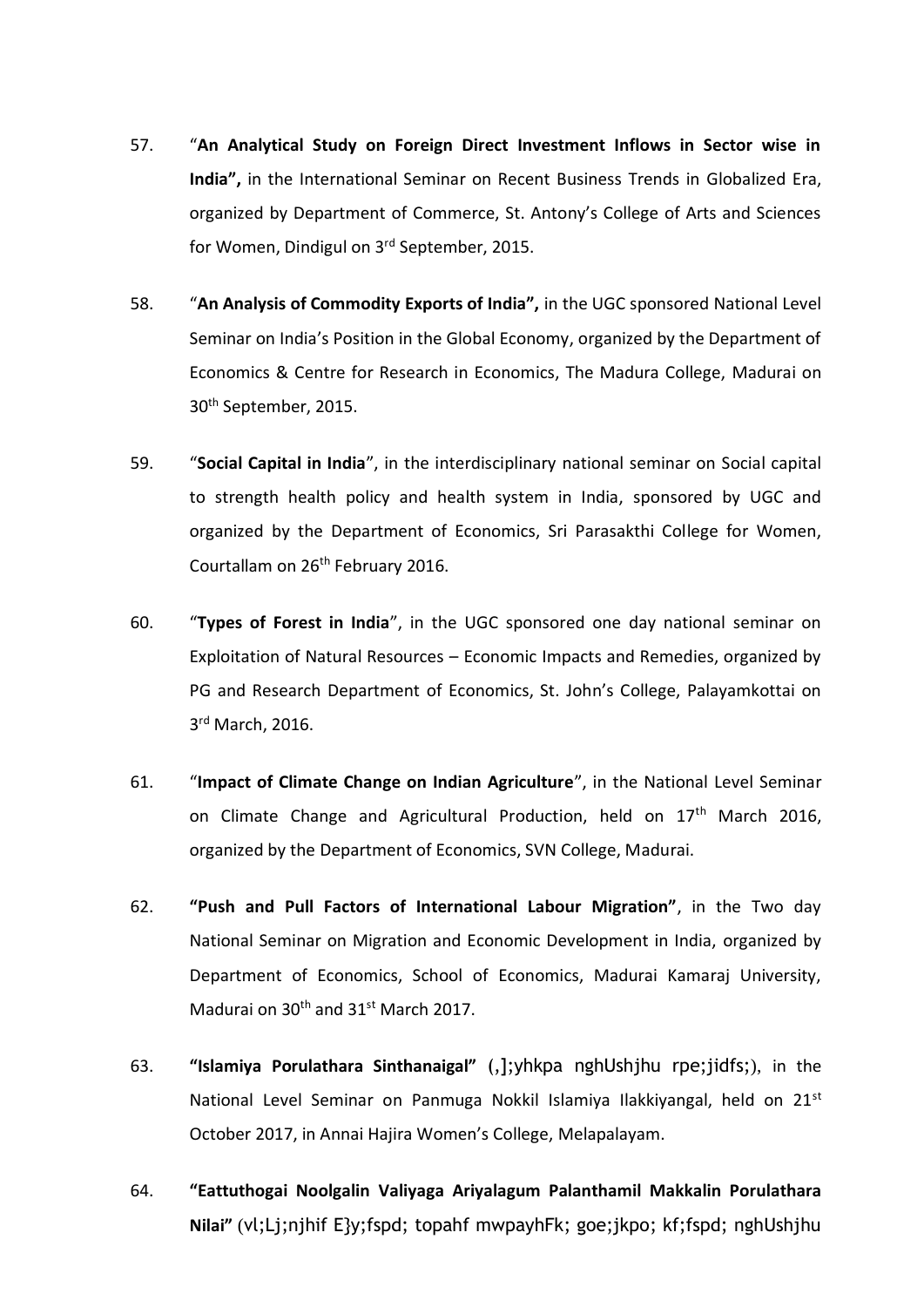epiy), in the National Level Seminar, organized by the Thannammal Kalvi Arakkatalai, on 31st October 2017.

65. **"Impact of Demonetisation: Rural India in Agricultural Sector"**, in the National Seminar on Contemporary Macro Economic Environmental Issues, organized by the PG Department of Economics, Rani Anna Government College for Women, Tirunelveli on 28<sup>th</sup> March 2018.

#### **Papers published in the Journals (With ISSN)**

- 1) **Jaya Prapakaran.P** (2011) "*Self-Help Groups and Marginalized Communities in Tirunelveli District, Tamilnadu*", Peninsular Economist, Journal of the Association of Economists of Tamilnadu, Vol.XXIII, No.2, pp.261-264, **ISSN: 0976 – 8270**
- 2) **Jaya Prapakaran.P** (2012), "*Recommendations of the XIII Finance Commission for Local Bodies*", in Peninsular Economist, Journal of the Association of Economists of Tamilnadu, Vol.XXIV, No.1, pp.114-116, **ISSN: 0976 – 8270**
- 3) **Jaya Prapakaran.P** (2013), "*The New Avatar of the MGNREGS*", in Peninsular Economist, Journal of the Association of Economists of Tamilnadu, Vol.XXV, No.1, 2012-2013, pp.162-164, **ISSN: 0976 – 8270**
- 4) **Jaya Prapakaran.P** (2014), "**An Analysis of Non-Debt Creating Inflows and Debt Creating Inflows into India After New Economic Policy**", Shanlax International Journal of Economics, Vol.2, No.2, March, pp.16-26, **ISSN**: **2319 – 961X**
- 5) **Jaya Prapakaran.P** (2016), "**An Analytical Study on Growth and Structure of Coir Exports of India"** in Roots International Journal of Multidisciplinary Researches,Vol.2, No.3, Feb 2016, pp.105-109, **ISSN: 2349-8684**
- 6) **Jaya Prapakaran.P** (2016), "**Coir Production and Exports of India"** in Roots International Journal of Multidisciplinary Researches, A Peer reviewed, Refereed & Quarterly Journal, Vol.3, Special Issue : 6 September 2016, pp.25-28, **ISSN: 2349- 8684, Impact Factor: 0.811**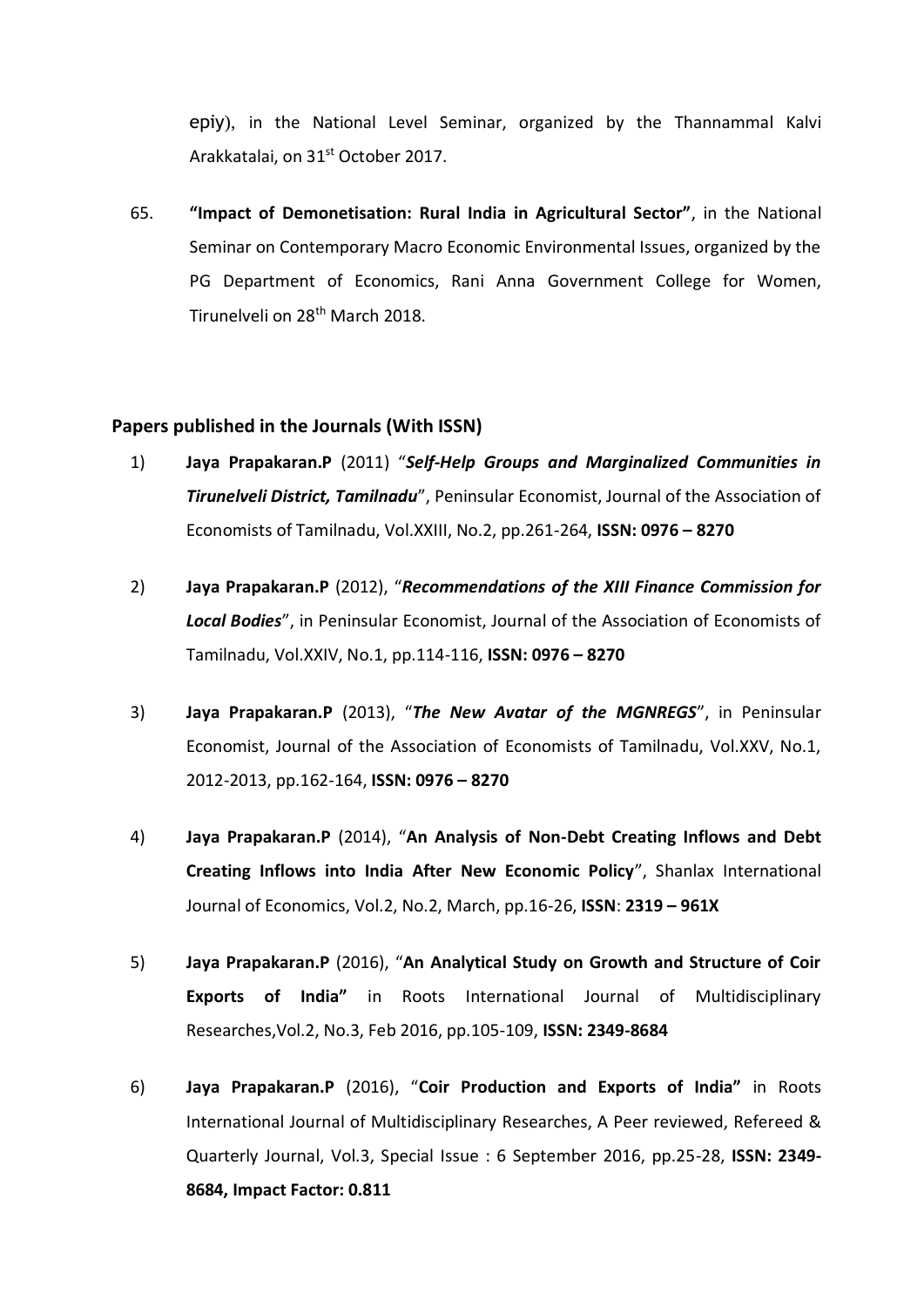- 7) **Jaya Prapakaran.P** (2016), "**A Study on Causal Relationship between Tourism Receipts and Economic Growth in India",** Shanlax International Journal of Commerce, Vol.4, No.4, October, pp.45-54, **ISSN**: **2320 – 4168, Impact Factor 2.130, IBI Factor: 2.5**
- 8) **Jaya Prapakaran.P** (2017), "**Determinants of FDI in India**", Roots International Journal of Multidisciplinary Researches, Vol.3, No.3, February, pp.121-125, **ISSN:2349-8684, Impact Factor: 3.096**

# **Paper published in the Journal (Without ISSN/ISBN)**

- 1) **Jaya Prapakaran.P & Murali. N**, (2003) "*An Analysis of India's Foreign Trade Since 1950s***",** *Arul Anandar Journal of Economics*, Vol.12, Jan-Dec 2003, pp.45-50
- 2) **Jaya Prapakaran.P & Murali. N,** (2005), "*India's Balance Of Payments On Current Account During Pre And Post-Reform Periods*", National Seminar Souvenir, Arul Anandar College, Madurai, December, pp.152-159
- 3) **Jaya Prapakaran.P & Ramabai, A.P,** (2007) "*Panchayatiraj Institutions & Human Rights In India*", in *Human Rights and Development Issues*, Edited by Dr. G. Velan, The Associated Publishers, Ambala Cantt, 2008, pp.98-106, **ISBN: 81-8429-066-7**
- 4) **Jaya Prapakaran.P,** (2007) "**Indian Higher Education in the Globalisation Era**", Arul Anandar Journal of Economics, Madurai, December 2007, Vol.14, pp.43-49
- 5) **Jaya Prapakaran.P** (2009), **"***Trade Liberalization: Its Impact On India's Exports***",**  Maria John Kennedy (Ed), Challenges of Indian Economy in the Post-Liberalization Scenario, The Associated Publishers, Ambala Cantt, pp.140-157, **ISBN: 81-8429-083- 7**
- 6) **Jaya Prapakaran.P** (2009), **"***Labour Market Reforms – A Step Towards Inclusive Growth***",** James Antony.M, (Ed), Indian Economy and Inclusive Growth, Britto Publishing House, Madurai, pp. 94-104, **ISBN: 978-81906042-7-7**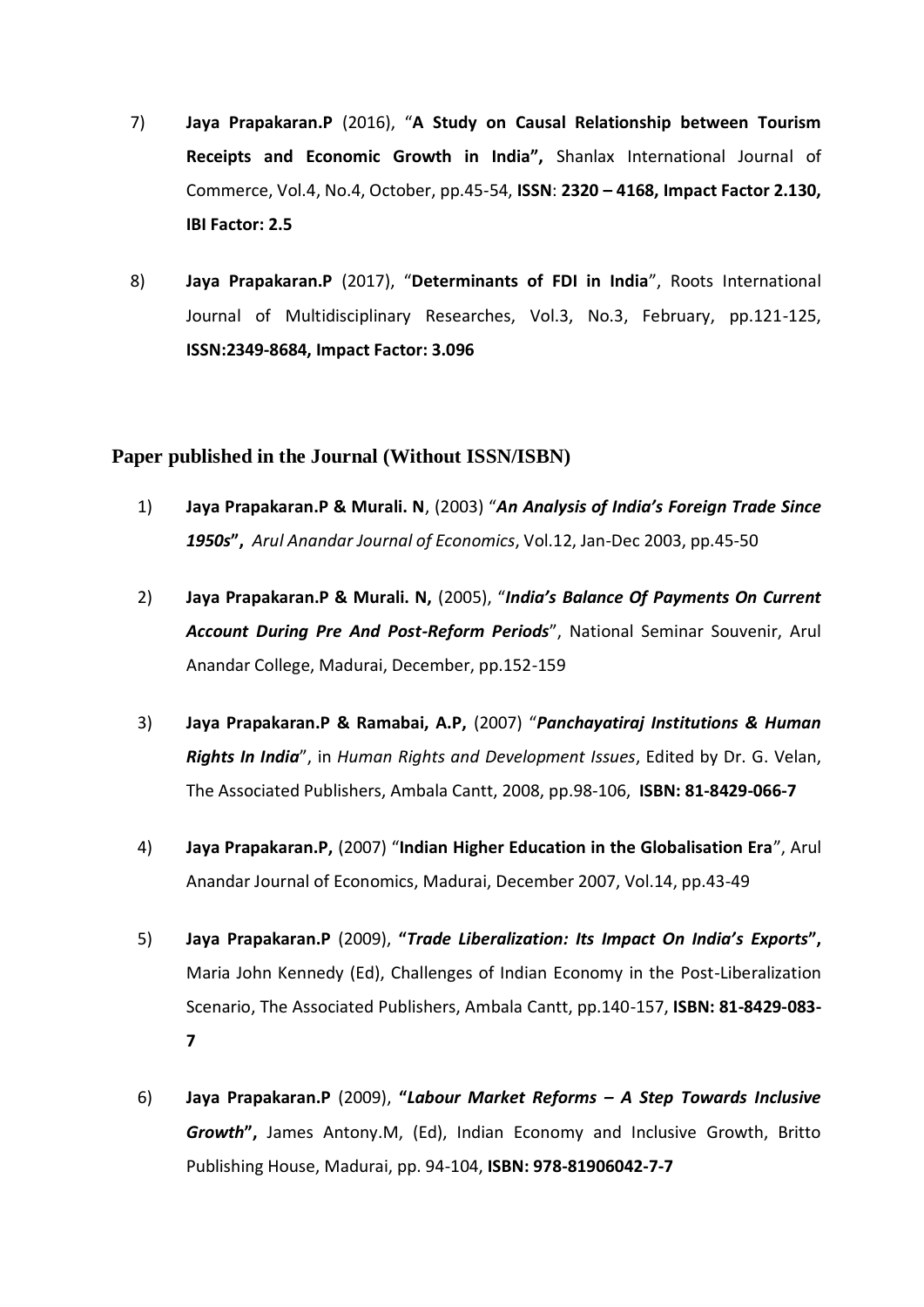- 7) **Jaya Prapakaran.P** (2010), *"An Analysis of India's Manufactured Goods Exports During The Pre-Reform And Post-Reform Period***",** Aaivu Sinthanaigal, pp. 356-360, **ISBN: 978-93-80312-06-4**
- 8) **Jaya Prapakaran.P** (2010), *"Retrospects And Prospects Of Mutual Fund***",** Aaivu Sinthanaigal, pp. 451-455, **ISBN: 978-93-80312-06-4**
- 9) **n[a gpughfud;. gh.** (2011), *"ts;Stu; top fiyQupd; nghUspay; Nfhl;ghLfs;***",**  *fiyQu; tsu;jkpo;* – 2010, pp. 442-447, **ISBN: 978-81-9080**
- 10) **Jaya Prapakaran.P** (2011), *"SHGs and SC/ST Women in Tirunelveli District, Tamilnadu***"** in Micro Credit and Rural Poor Empowerment, (Ed) Arunachalam,P, Global Research Publications, New Delhi, Vol.II, pp.571-585, **ISBN:978-81-89630- 14-0**
- 11) **Jaya Prapakaran.P** (2011), *"India's Manufactured Goods Exports In The Pre-Reform And Post-Reform Periods***"** Indian Journal of International Business and Finance, International Science Press, Serials Publications, New Delhi, Vol.1, No. 1-2, pp.125-137
- 12) **Jaya Prapakaran.P** (2011), *"India's Manufactured Goods Exports In The Pre-Reform And Post-Reform Periods***"** in Economic Management with Special Reference to Indian Economy, (Ed) Arunachalam,P, Serials Publications, New Delhi, pp.125-137, **ISBN:978-81-8387-454-0**
- 13) **Jaya Prapakaran.P** (2011), *"Foreign Direct Investment in India: An Overview",* in Special Economic Zones Opportunities and Challenges, Geeta. P, and N.S.Pillai, (Ed), pp.129-134, **ISBN:978-81-921442-0-7**
- 14) **Jaya Prapakaran.P** (2011), *"The Environmental Changes and Impact on Small Scale Industrial Sector in India",* in Big India Breaching Boundaries India by 2020, Rajiv Divekar, and Et.al (Ed), pp.3-8, **ISBN:978-93-81361-62-7**
- 15) **n[a gpughfud;. gh.** (2011) "rkaq;fspy; nghUshjhuk;" (Economics in Religion), rkaq;fSk; milahs cUthf;fq;fSk;, Vijay Offset Printer, Madurai, pp.225-230, **ISBN: 978-81-910214-1-7**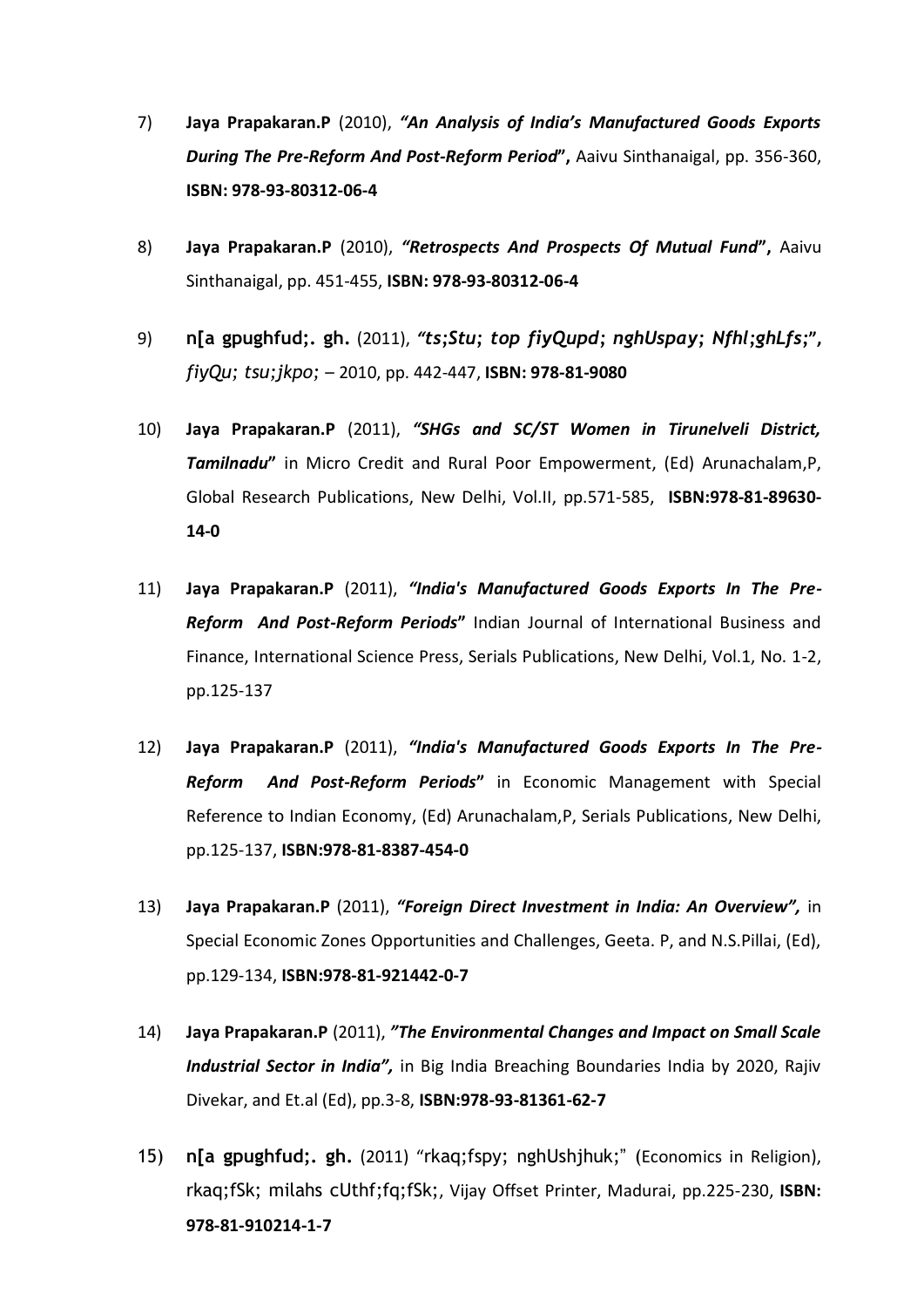- 16) **Jaya Prapakaran.P** (2012), *"The Performance of Small Scale Industries in India and Economic Development",* India – An Emerging Economic Power, Sheik Mohamed.M, (Ed), Jazym Publications, Tiruchy, pp.176-179, **ISBN:93-81521-00-7**
- 17) **Jaya Prapakaran.P** (2012), *"A Study on the Impact of NREGS on SC/ST Women in Tirunelveli District, Tamilnadu"* in National Rural Employment Programme, Murugan.C., (Ed), Anmol Publication, New Delhi, pp.247-257, **ISBN:978-81-261- 4933-9**
- 18) **Jaya Prapakaran.P** (2012), "*Performance of India's Tea Exports in the Post-reform Period*", in Aaivu Sinthanaigal, pp.238-242, **ISBN: 978-81-923792-3-4**
- 19) **Jaya Prapakaran.P** (2013), "*Trend and Causes of Food Subsidy in India*", in Food Security Issues and Concerns, (Ed) John Joseph, Shanlax Publications, Madurai, pp.76-82, **ISBN**: **978-93-80657-84-4**
- 20) **Jaya Prapakaran.P** (2013), "*An Analysis of Food Inflation in India***",** in Inflation in Food Prices in Indian Economy, (Ed) Palani, Shanlax Publications, Madurai, pp.10- 16, **ISBN**: **978-93-80686-23-3**
- 21) **Jaya Prapakaran.P** (2014), "*MGNREGP and Rural Poverty Eradication: A Case Study of Kuruvikulam Block in Tirunelveli District, Tamilnadu***",** in MGNREGP – Challenges, Problems and Remedies, (Ed) Dr. A. Chelladurai, Keziah Publications, Sivakasi, pp.376-384, **ISBN: 978-93-8050-942-6**
- 22) **Jaya Prapakaran.P** (2014), "**Impact of Foreign Direct Investment in Higher Education after New Economic Policy**" in Higher Education in India during the Plan Periods, (Ed) S.Palani, Shanlax Publications, Madurai, 2014, pp.424-430, **ISBN: 978- 93-80686-11-0**
- 23) **Jaya Prapakaran.P** (2015), "**A Study on MGNREGA and Its Impact on Wage and Work Relation**" in MGNREGP – Challenges, Problems and Remedies, (Ed) Dr.P. Balamirtham, Kanyakumari, March, pp.137-141, **ISBN: 978-93-80509-58-7**
- 24) **Jaya Prapakaran.P** (2015), "**A Study on Welfare Measures with Reference to Textile Industries",** in Labour Issues of Different Sectors in India, (Ed) Dr.A. Angel Anila, September, pp.81-90, **ISBN: 978-93-8050-9594**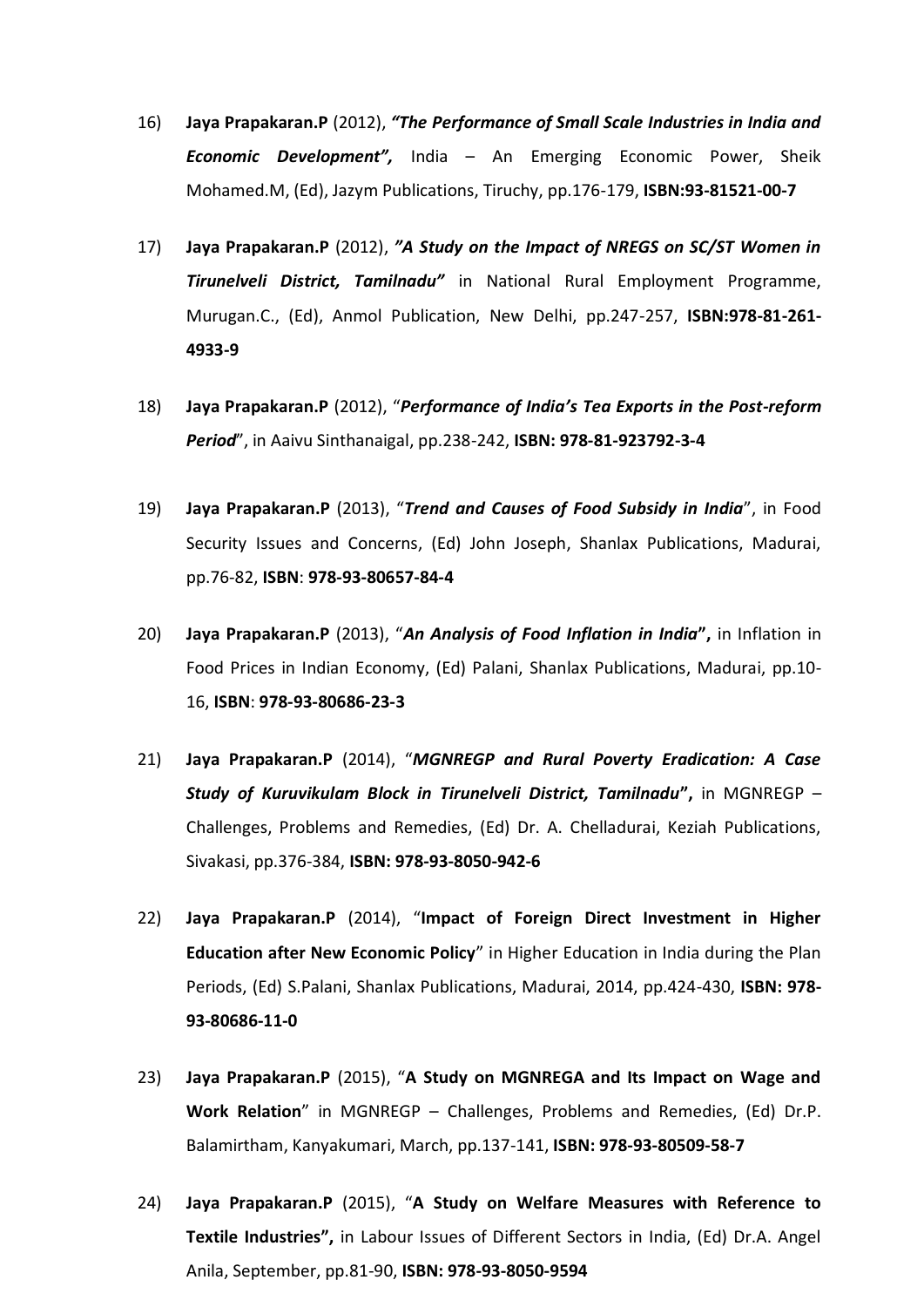- 25) **Jaya Prapakaran.P** (2015), "**An Analysis of Commodity Exports of India",** in India in the Global Economy, (Ed) S.Deenathayalan & S.Karthikeyan, September 2015, pp.196-200, **ISBN: 978-93-85109-34-8**
- 26) **Jaya Prapakaran.P** (2016), "**Types of Forest in India",** in Exploitation of Natural Resources – Economic Impacts & Remedies, (Ed) Angel Anila. A, & D.Kathiravan, Vergal Publication, September, pp.132-139, **ISBN: 978-93-85109-57-7**
- 27) **Jaya Prapakaran.P** (2016), "**The Causal Relationship Between Agriculture Exports and Agriculture Growth in India",** International Trade Issues and Challenges, Vergal Publication, December, pp.1-9, **ISBN: 978-93-85109-97-3**
- 28) **n[a gpughfud;. gh.** (2017), **",];yhkpa nghUshjhu rpe;jidfs**;", gd;Kf Nehf;fpy; ,];yhkpaj; jkpo; ,yf;fpaq;fs; , (njhFg;ghrphpah;) nr. \g;hPd; KdPh,; ghk; gg;spNf\d;] ,; mf;Nlhgh; , njhFjp 2, gf;.121-126, **ISBN: 978-81-934731-2-2**
- 29) **n[a gpughfud;. gh.** (2017), "**vl;Lj;njhif E}y;fspd; topahf mwpayhFk; goe;jkpo; kf;fspd; nghUshjhu epiy**", Ma;Tr;rpe;jid, (gjpg;ghrphpah;) gh.fUg;gr;rhkp, rpj;jh; jkpoha;T kd;wk,; nrg;lk;gh; , gf;.23-32, **ISBN: 978-93- 84832-01-8**

## **Orientation/ Refresher Courses attended**

Attended 66<sup>th</sup> Orientation Programme from 9.11.2010 to 6.12.2010, organized by Academic Staff College, Bharathidasan University, Tiruchirappalli.

Completed the Refresher course in Economics from 13-07-2011 to 2-08-2011, organized by U.G.C. Academic Staff College, Madurai Kamaraj University, Madurai

Participated in the Refresher Course in Human Rights (Inter Disciplinary) organized by UGC- Human Resource Development Centre, Bhagat Phool Singh Mahila Vishwavidyalaya, Khanpur Kalan (Sonepat), Haryana from 13.11.2017 to 02.12.2017.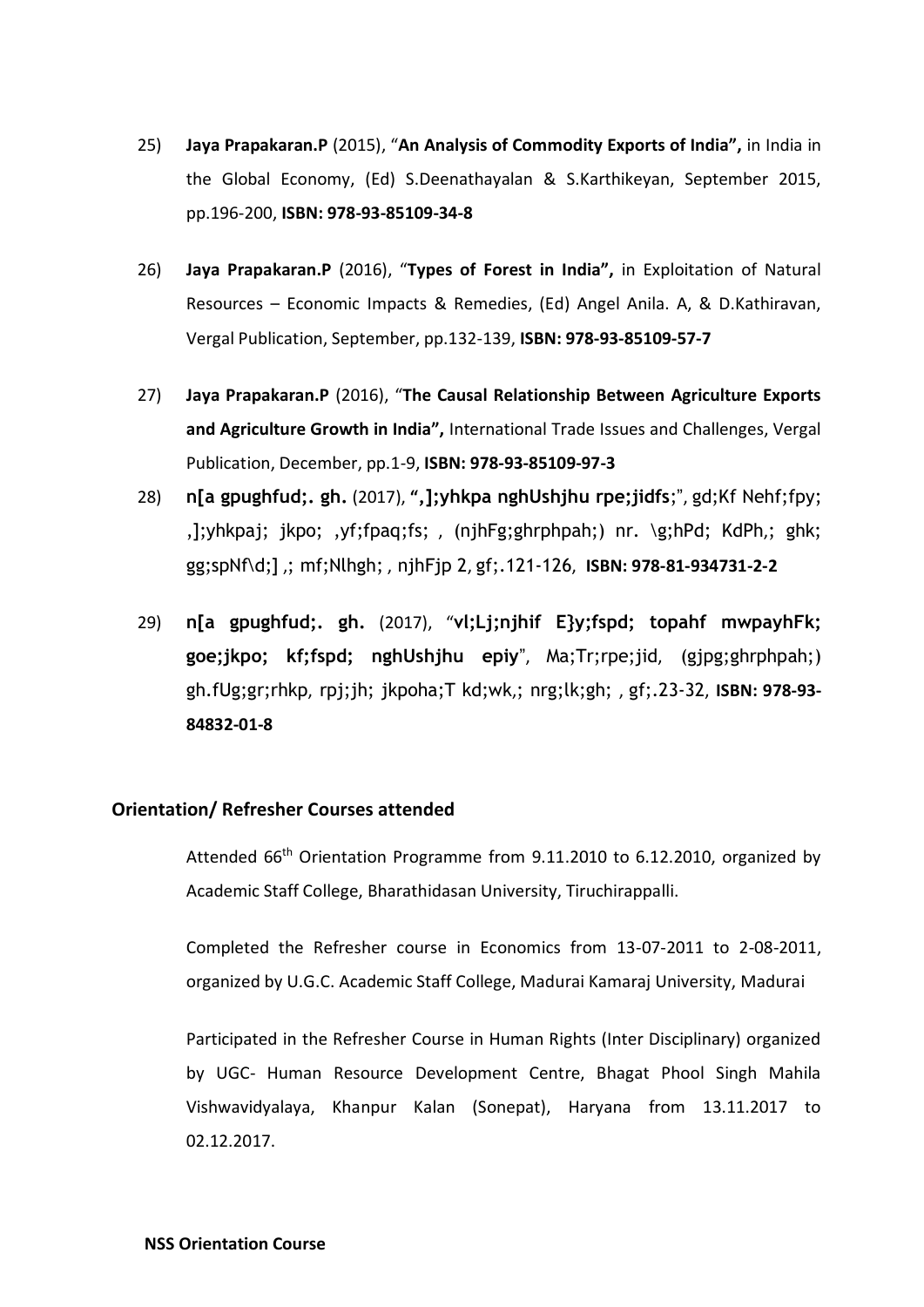Participated in the NSS Orientation Course, from 18-08-2010 to 27-08-2010, organized by the Training and Orientation Centre- National Service Scheme, Avinashilingam Deemed University for Women, Coimbatore.

# **International/National Seminar/Conference attended Workshops attended**

- 1. Participated in the *23rd Annual Conference of the Association of Economist of Tamil Nadu* held on 14<sup>th</sup> and 15<sup>th</sup> December 2002. Organized by the Department of Economics, A.V.V.M. Sri Pushpam College (Autonomous), Poondi.
- 2. Participated in the *Two Day Workshop on Data Analysis* held on 18th & 19th February 2003, at the Department of Economics, Arul Anandar College (Autonomous), Karumathur, Madurai district Tamil Nadu.
- 3. Participated in the *Two Day National Level Seminar On Entrepreneurism in Rural Economy*, at Cardamom Planters' Association College, Bodinayakanur during 28th February and 1<sup>st</sup> March 2003.
- 4. Attended the Visiting Professor Lecture on *Research Methodology Course* organised by the Centre for Dr. Zakir Hussain Studies of Madurai Kamaraj University on July 21 & 22, 2004.
- 5. Attended the Visiting Professor Lecture on *Economic policy for the next decade and the strategies for job creation*, and the lecture on *Employment oriented education for the students of the social sciences*, organised by the Centre for Dr. Zakir Hussain Studies of Madurai Kamaraj University on August 16, 2004.
- 6. Attended *a one day work-shop for making a mid-appraisal of research progress of the Ph. D research scholars of social sciences*, organised by the Centre for Dr. Zakir Hussain Studies of Madurai Kamaraj University on August 25, 2004.
- 7. Participated in the *Faculty Development Programme in Research Methodology for Commerce and Management*, held at Nadar Mahajana Sangam S. Vellaichamy Nadar College, on 28<sup>th</sup> August 2004.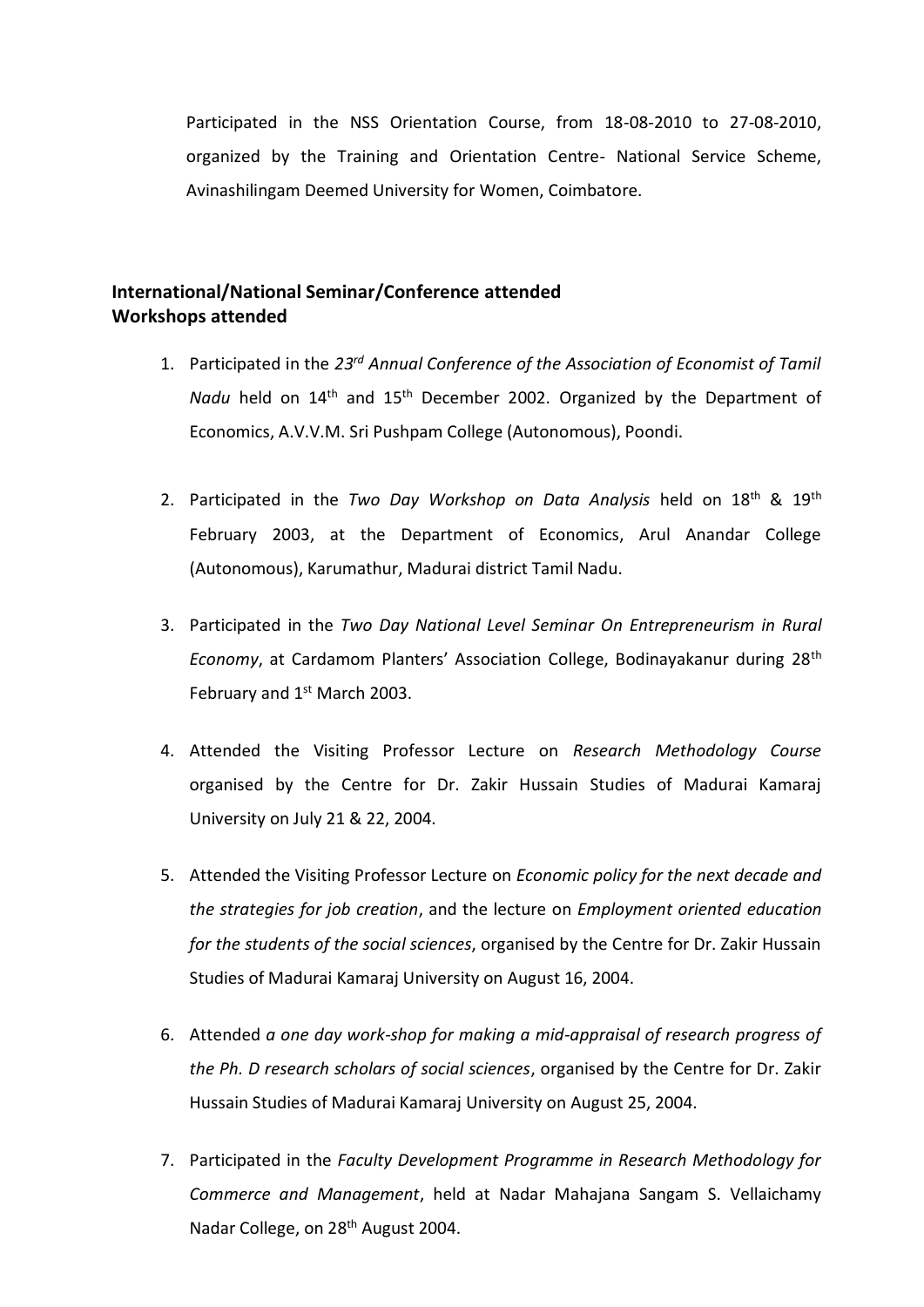- 8. Participated *A One day Orientation Programme on Recent Advances in Economics*, organised by the Department of Economics, Arul Anandar College held at Pillar Institute for Human Resource Development, Nagamalai on 30<sup>th</sup> September, 2004.
- 9. Attended in *The Scope, Improvement and Development of Higher Education*, organised by the Centre for Dr. Zakir Hussain Studies of Madurai Kamaraj University on October 5, 2004.
- 10. Participated in the Eubios Ethics Institute sponsored *International Awareness Workshop and Training Course on Bioethics Education*, organised by the Department of Physics, Arul Anandar College, Karumathur, Madurai, on 22<sup>nd</sup> January 2005.
- 11. Attended in the programmes jointly organised by the center for Dr. Zakir Hussain Studies and World University Service on "*Dr. Zakir Hussain's Contributions to education, the 21st century vision for the development of Higher Education and Education for All*", on February 8, 2005.
- 12. Attended in a Two Day National Level Seminar on "*India 2020 – A Vision for India's Development, Progress and Prosperity"* held on March 31 and April 1, 2005 at the Centre for Dr.Zakir Hussain Studies, Madurai Kamaraj University, Madurai
- 13. Participated in the "*Twelve day Training Course on Research Methodology and Computer applications in Social Sciences Research"*, sponsored by ICSSR held during 18<sup>th</sup> -29<sup>th</sup> April, 2005 in C.P.A. College, Bodinayakanur.
- *14.* Attended in the Three Day workshop on Econometrics for "*College Teachers and Scholars",* sponsored by UGC, held on 21, 22 and 23rd March 2007 at Arul Anandar College, Karumathur.
- *15.* Participated in the twelve day "*Training Course on Data Processing in Social Sciences Research*" sponsored by ICSSR, held during 27<sup>th</sup> January to 6<sup>th</sup> February 2010 in C.P.A. College, Bodinayakanur, Theni District, Tamilnadu.
- 16. Participated in the UGC sponsored National Level Seminar on "*Nature and Future of Unorganised Labourers in the Context of Post LPG Scenario*", organized by the Department of Economics, St.Xavier's College (Autonomous), Palayamkottai, Tamilnadu, on 25<sup>th</sup> & 26<sup>th</sup> February 2010.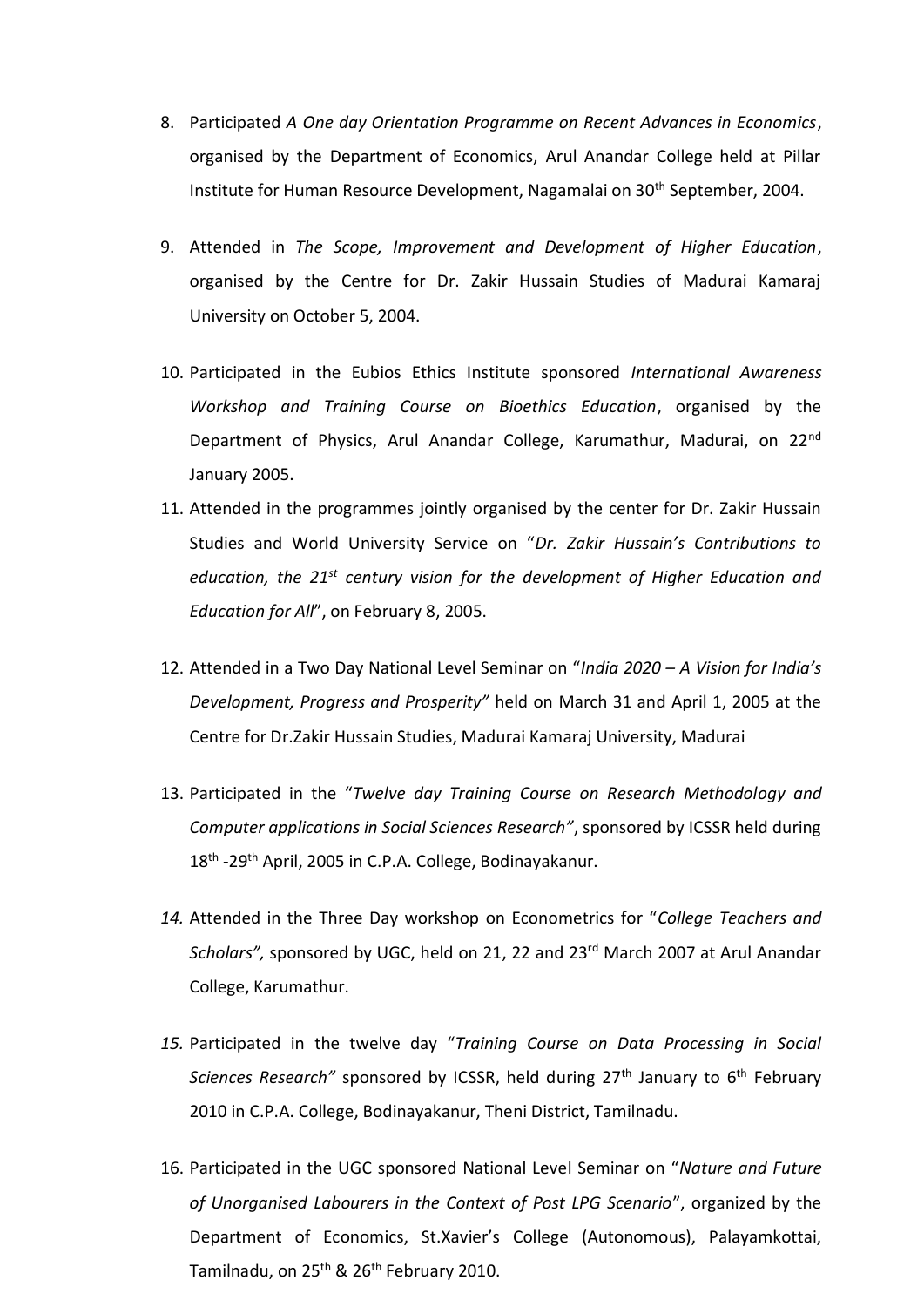- 17. Attended in the Three Day Intensive Course on "*Recent Insights in Economics"*, organized by the Department of Economics, Arul Anandar College(Autonomous), Karumathur, Madurai, on 10<sup>th</sup>, 11<sup>th</sup> and 12<sup>th</sup> March 2010.
- 18. Participated in the "*Workshop on Conflict Management*" held on 14th December, 2010 at Manonmaniam Sundaranar University organized by Human Rights & Duties Education, Manonmaniam Sundaranar University, Tirunelveli.
- 19. Participated in the State Level Workshop on "*Application of SPSS for Data Analysis*", organized by the PG and Research Department of Economics, The M.D.T. Hindu College, Tirunelveli on 27<sup>th</sup> December, 2010.
- 20. Attended in the "*NSS & RRC Programme Officers C-Life Training"* organized by the NSS cell, M.S.University and RRC, Tamilnadu State AIDS Control Society at Tirunelveli on 10<sup>th</sup> and 11<sup>th</sup> February, 2011.
- 21. Participated workshop on *Statistical Package*, organized by PG Department of Computer Science, Jayaraj Annapackiam College for Women, Periyakulam on 20th and 21 February 2012.
- 22. Participated in the UGC sponsored Workshop on *Application of Econometrics in Research* held on 24.03.12 organized by the Department of Economics, Bharathidasan University, Tiruchirapalli
- 23. Attended the National seminar on 'Ettu thogai aga elakkiya seiyulgalil marapugal' organized by the Dept of Tamil, the M.D.T. Hindu College, Tirunelveli from 12<sup>th</sup> to 14<sup>th</sup> December, 2012.
- 24. Attended the International Workshop on *The Abode of Ram Nabi Yeshua in Tonight's Environment*, organized by the Department of Economics, Sri Parasakthi College for Women, Courtallam on 19<sup>th</sup> October 2013.
- 25. Participated in the one day National Seminar on *Economics of Health and Medical Care*, organized by the Department of Economics, Holy Cross College, Nagercoil held on 23<sup>rd</sup> February 2015.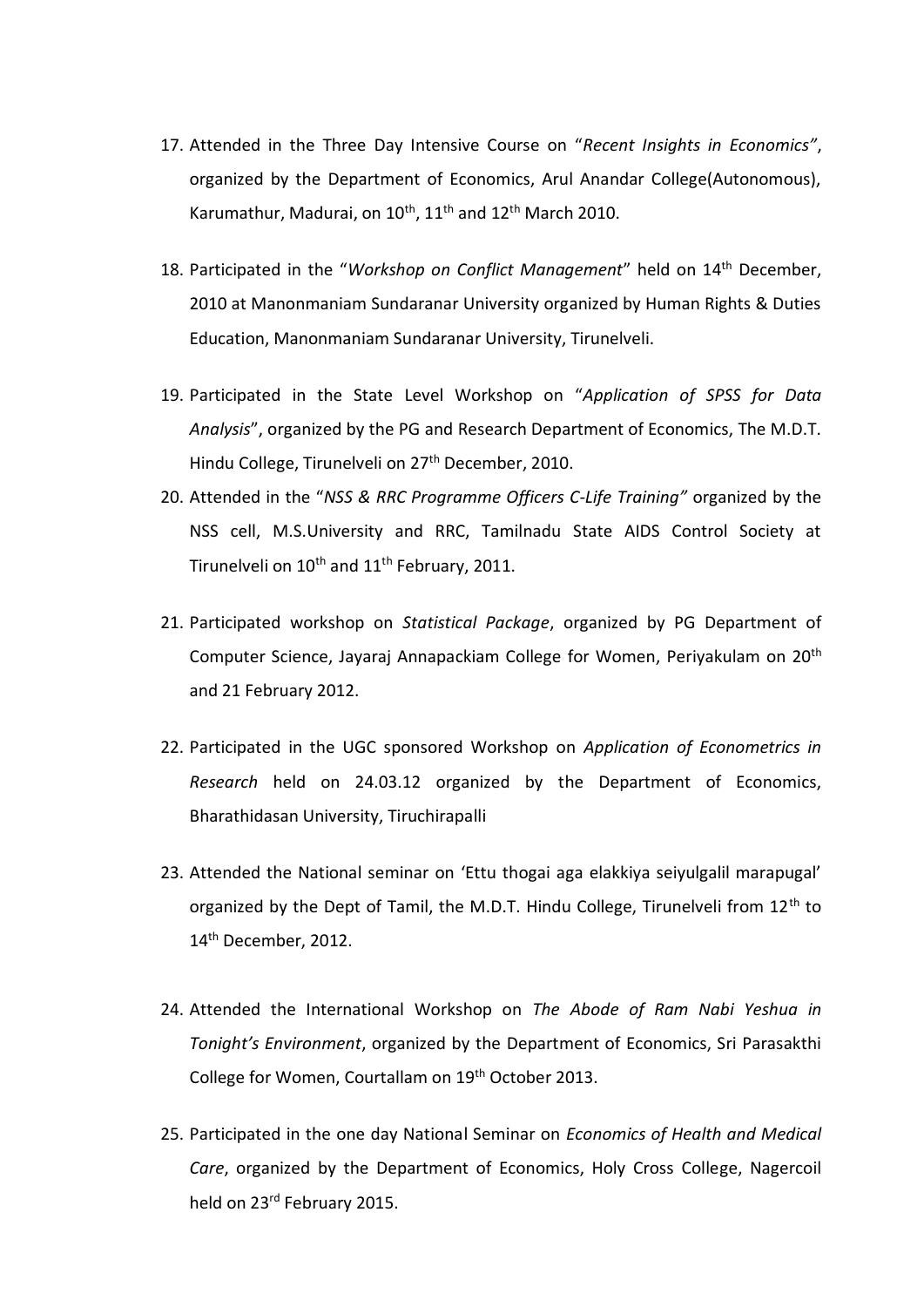- 26. Participated in one day State level Workshop on *Application of Quantitative Techniques in Economics*, on 3rd March 2015 organized by Department of Economics, Sri Parasakthi College for Women, Courtallam.
- 27. Attended in the one day workshop on *Data Dissemination – Census 2011* held on  $17<sup>th</sup>$  August 2015, organized by the post graduate and research department of Economics, The M.D.T. Hindu College, Tirunelveli.
- 28. Participated in the Interdisciplinary National Workshop on *Intrinsic competition of Indian Market*, held at Sri Parasakthi College for Women, Courtallam on 7th March 2017.
- 29. Attended one day national seminar on *E – Waste Hazards and Management*, organized by centre for eco feminine excellence, St. Mary's College, Thoothukudi, held on 9<sup>th</sup> March 2017.
- 30. Participated in the International Workshop on *Agriculture and Young India: A Paradigm Change in Environment*, held at Sri Parasakthi College for Women, Courtallam on 2nd March, 2018.

## **Books Published (With ISBN)**

Edited a book entitled "**International Trade Issues and Challenges**", Vergal Publications, December 2016, **ISBN: 978-93-85109-97-3**

# **Extra Curricular Activities**

Served as NSS, Programme Officer from 07-02-2008 to 30-06-2011, during this period I have conducted 4 special camps & 5 Seminars for NSS Volunteers.

Served as RRC, Programme Officerfrom 07-02-2008 to 30-06-2011, during this period I have conducted 3 one day seminars for RRC Volunteers